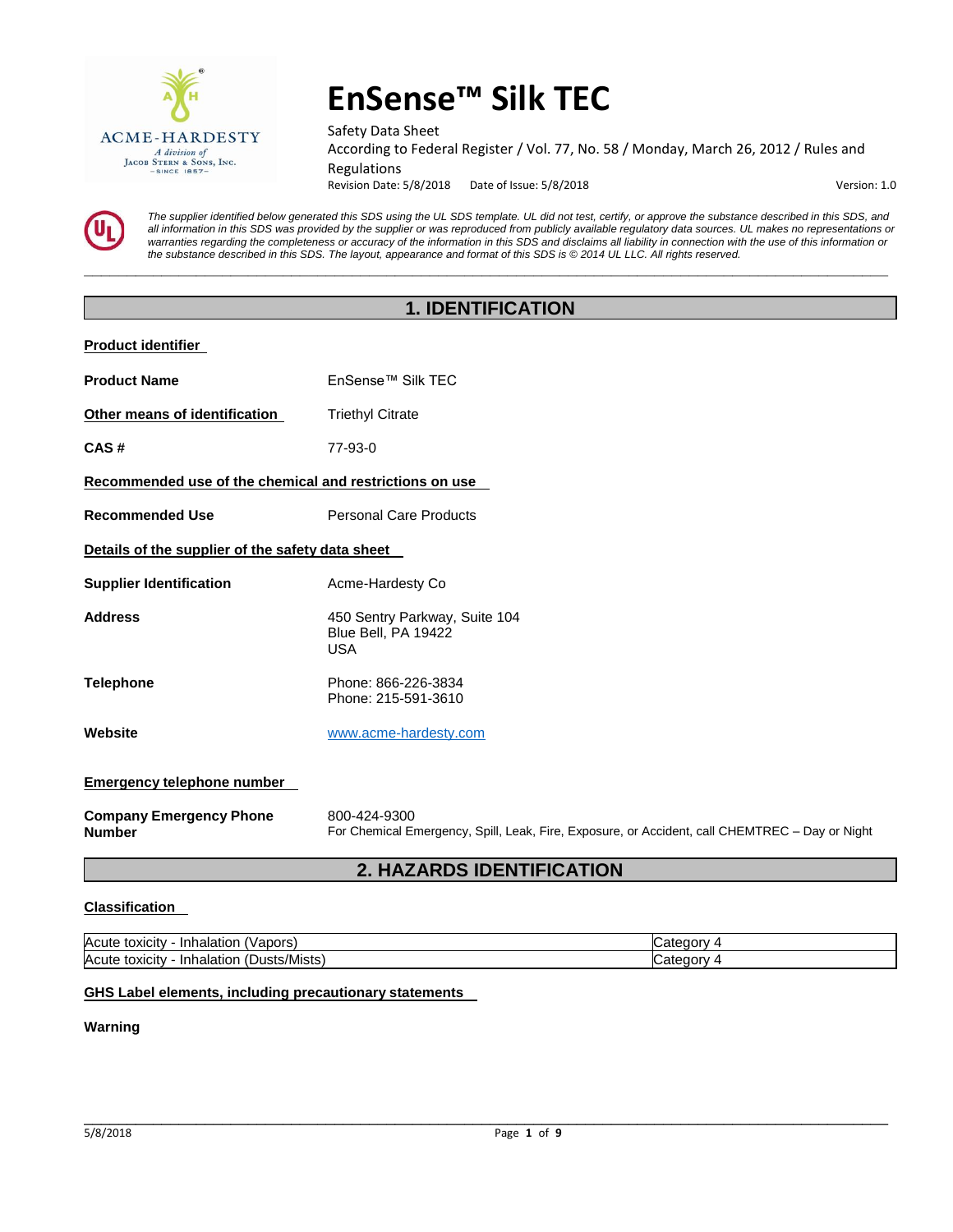### Safety Data Sheet

According to Federal Register / Vol. 77, No. 58 / Monday, March 26, 2012 / Rules and Regulations



#### **Hazard statements**  Harmful if inhaled

### **Precautionary Statements - Prevention**

Avoid breathing dust/fume/gas/mist/vapors/spray Use only outdoors or in a well-ventilated area

#### **Precautionary Statements - Response**

#### **Inhalation**

IF INHALED: Remove person to fresh air and keep comfortable for breathing Call a POISON CENTER or doctor if you feel unwell

# **Other information**<br>Unknown acute toxicity

100 % of the mixture consists of ingredient(s) of unknown toxicity

0 % of the mixture consists of ingredient(s) of unknown acute oral toxicity

100 % of the mixture consists of ingredient(s) of unknown acute dermal toxicity

100 % of the mixture consists of ingredient(s) of unknown acute inhalation toxicity (gas)

0 % of the mixture consists of ingredient(s) of unknown acute inhalation toxicity (vapor)

0 % of the mixture consists of ingredient(s) of unknown acute inhalation toxicity (dust/mist)

## **3. COMPOSITION/INFORMATION ON INGREDIENTS**

### **Substance**

| Chemical name    | CAS-No  | Percent | <b>Hazardous Material</b><br><b>Information Review Act</b><br>registry number (HMIRA<br>registry $#$ ) | Date HMIRA filed and<br>date exemption granted<br>(if applicable) |
|------------------|---------|---------|--------------------------------------------------------------------------------------------------------|-------------------------------------------------------------------|
| Triethvl citrate | 77-93-0 | 100     | $\overline{\phantom{a}}$                                                                               | -                                                                 |

## **4. FIRST AID MEASURES**

### **First aid measures**

| <b>General advice</b><br><b>Inhalation</b> | Show this safety data sheet to the doctor in attendance.<br>Remove to fresh air. If symptoms persist, call a physician. If breathing has stopped, give<br>artificial respiration. Get medical attention immediately. |
|--------------------------------------------|----------------------------------------------------------------------------------------------------------------------------------------------------------------------------------------------------------------------|
| Eye contact                                | Rinse thoroughly with plenty of water for at least 15 minutes, lifting lower and upper eyelids.<br>Consult a physician.                                                                                              |
| <b>Skin contact</b>                        | Wash skin with soap and water.                                                                                                                                                                                       |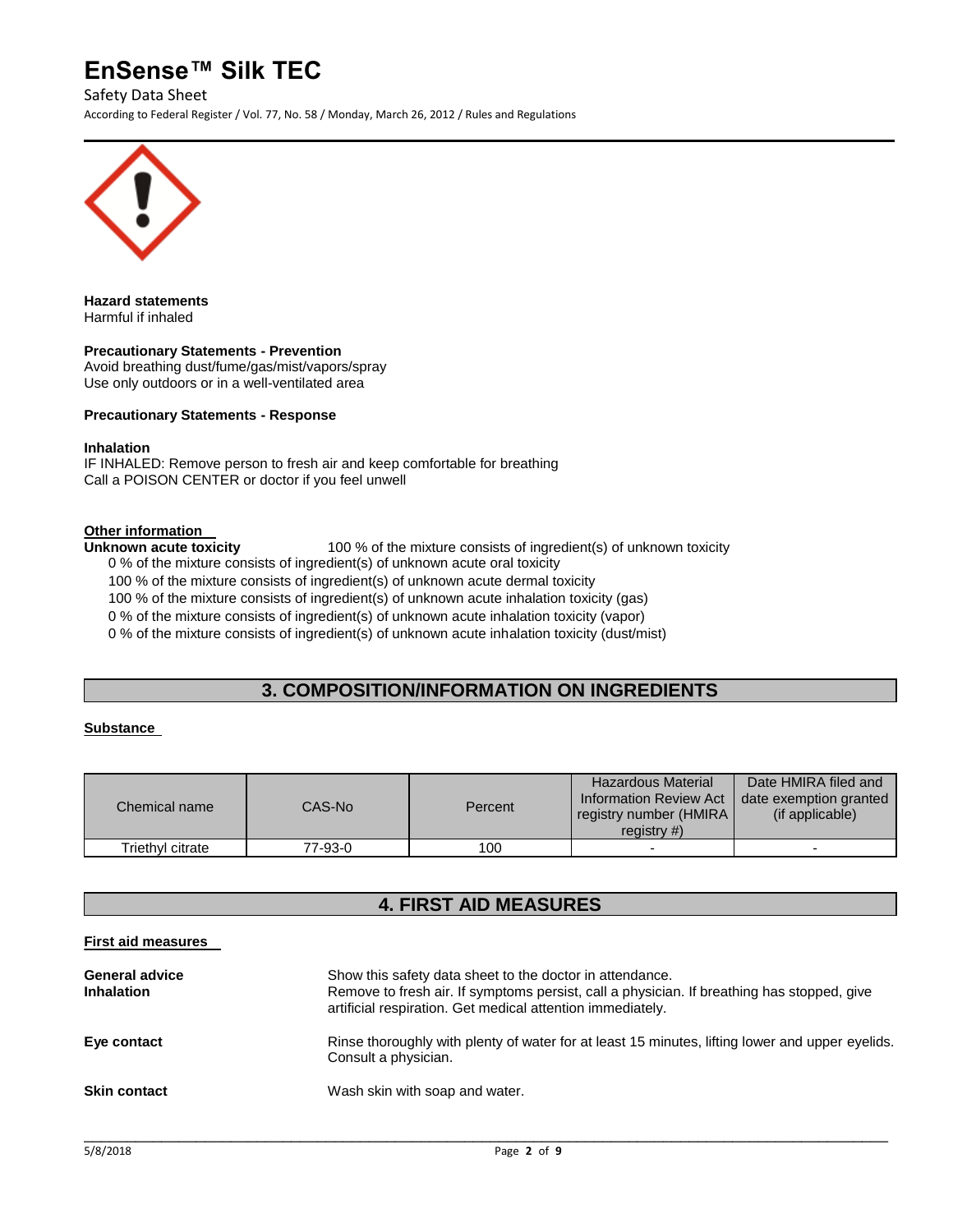Safety Data Sheet

According to Federal Register / Vol. 77, No. 58 / Monday, March 26, 2012 / Rules and Regulations

| Ingestion                                                                                                 | Do NOT induce vomiting. Clean mouth with water and drink afterwards plenty of water.<br>Never give anything by mouth to an unconscious person. Get medical attention.                                                                                                      |  |  |  |
|-----------------------------------------------------------------------------------------------------------|----------------------------------------------------------------------------------------------------------------------------------------------------------------------------------------------------------------------------------------------------------------------------|--|--|--|
| Self-protection of the first aider                                                                        | Ensure that medical personnel are aware of the material(s) involved, take precautions to<br>protect themselves and prevent spread of contamination. Avoid breathing vapors or mists.<br>Use personal protective equipment as required. See section 8 for more information. |  |  |  |
| Most important symptoms and effects, both acute and delayed                                               |                                                                                                                                                                                                                                                                            |  |  |  |
| <b>Symptoms</b>                                                                                           | Coughing and/ or wheezing. Difficulty in breathing.                                                                                                                                                                                                                        |  |  |  |
| Indication of any immediate medical attention and special treatment needed                                |                                                                                                                                                                                                                                                                            |  |  |  |
| Note to physicians                                                                                        | Treat symptomatically.                                                                                                                                                                                                                                                     |  |  |  |
|                                                                                                           |                                                                                                                                                                                                                                                                            |  |  |  |
| <b>5. FIRE-FIGHTING MEASURES</b>                                                                          |                                                                                                                                                                                                                                                                            |  |  |  |
| <b>Suitable Extinguishing Media</b>                                                                       | Use extinguishing measures that are appropriate to local circumstances and the<br>surrounding environment.                                                                                                                                                                 |  |  |  |
| Unsuitable extinguishing media                                                                            | CAUTION: Use of water spray when fighting fire may be inefficient.                                                                                                                                                                                                         |  |  |  |
| Specific hazards arising from the<br>chemical                                                             | Formation of toxic gases is possible during heating or in case of fire.                                                                                                                                                                                                    |  |  |  |
| <b>Hazardous Combustion Products</b>                                                                      | Carbon oxides.                                                                                                                                                                                                                                                             |  |  |  |
| <b>Explosion Data</b><br>Sensitivity to Mechanical Impact None.<br><b>Sensitivity to Static Discharge</b> | None.                                                                                                                                                                                                                                                                      |  |  |  |
| Special protective equipment for<br>fire-fighters                                                         | Firefighters should wear self-contained breathing apparatus and full firefighting turnout<br>gear. Use personal protection equipment.                                                                                                                                      |  |  |  |

## **6. ACCIDENTAL RELEASE MEASURES**

| Personal precautions, protective equipment and emergency procedures |                                                                                                                                                            |  |  |
|---------------------------------------------------------------------|------------------------------------------------------------------------------------------------------------------------------------------------------------|--|--|
| <b>Personal precautions</b>                                         | Avoid contact with skin, eyes or clothing. Avoid breathing vapors or mists. Ensure adequate<br>ventilation. Use personal protective equipment as required. |  |  |
| <b>Other Information</b>                                            | Refer to protective measures listed in Sections 7 and 8.                                                                                                   |  |  |
| Methods and material for containment and cleaning up                |                                                                                                                                                            |  |  |
| <b>Methods for containment</b>                                      | Prevent further leakage or spillage if safe to do so.                                                                                                      |  |  |
| Methods for cleaning up                                             | Dam up. Soak up with inert absorbent material. Pick up and transfer to properly labeled<br>containers.                                                     |  |  |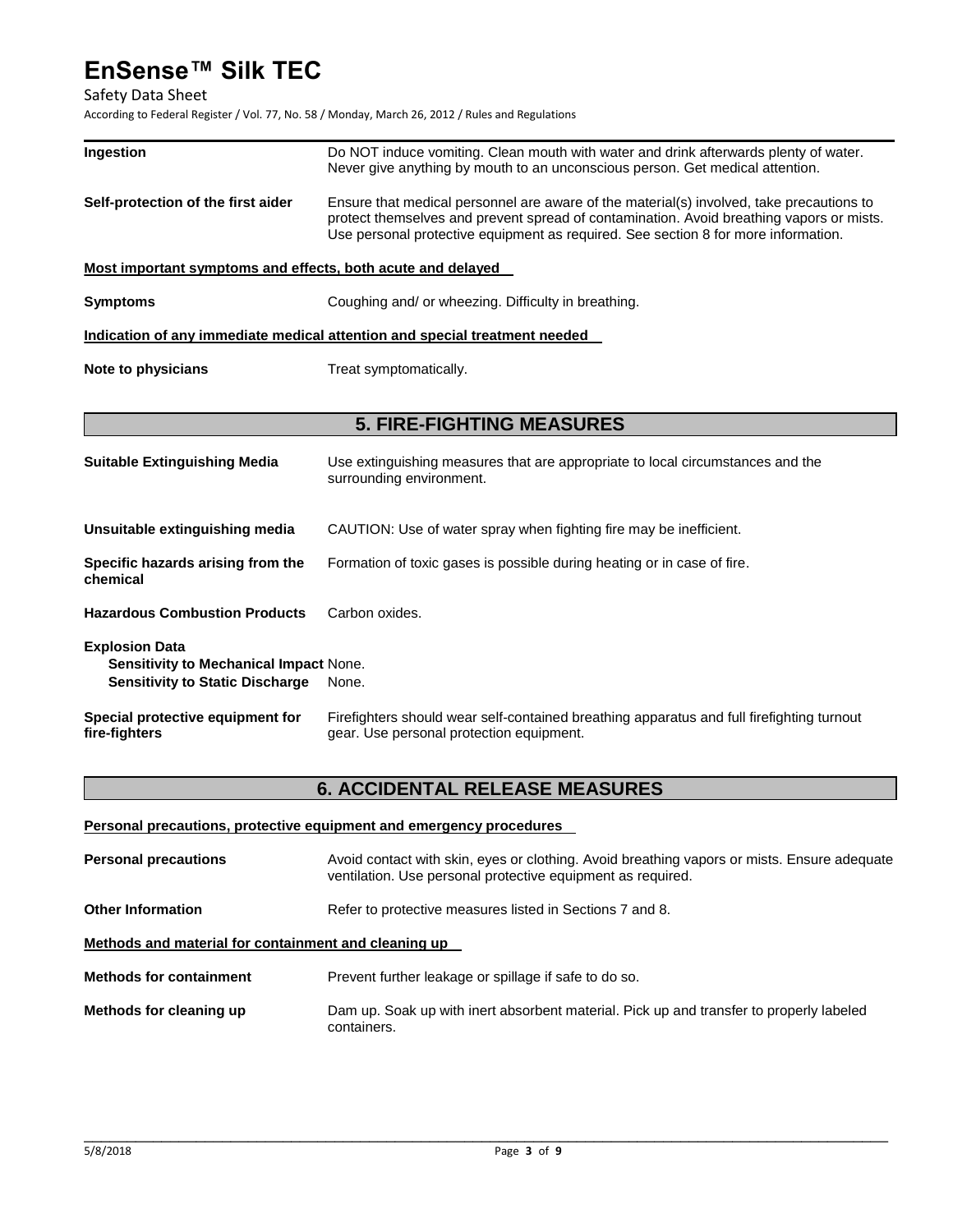## Safety Data Sheet

According to Federal Register / Vol. 77, No. 58 / Monday, March 26, 2012 / Rules and Regulations

## **7. HANDLING AND STORAGE**

| Precautions for safe handling |  |  |
|-------------------------------|--|--|
|                               |  |  |

| Advice on safe handling   | Handle in accordance with good industrial hygiene and safety practice. Avoid breathing<br>vapors or mists. Ensure adequate ventilation. In case of insufficient ventilation, wear<br>suitable respiratory equipment. Do not eat, drink or smoke when using this product. Avoid<br>skin and eye contact. |  |
|---------------------------|---------------------------------------------------------------------------------------------------------------------------------------------------------------------------------------------------------------------------------------------------------------------------------------------------------|--|
|                           | Conditions for safe storage, including any incompatibilities                                                                                                                                                                                                                                            |  |
| <b>Storage Conditions</b> | Keep containers tightly closed in a dry, cool and well-ventilated place. Keep out of the reach<br>of children. Keep away from sources of ignition. Store away from oxidizing agents. Store<br>in original container                                                                                     |  |
| <b>Specific End Use</b>   | Personal care products                                                                                                                                                                                                                                                                                  |  |

## **8. EXPOSURE CONTROLS/PERSONAL PROTECTION**

| <b>Control parameters</b> |
|---------------------------|
|                           |

**Exposure Limits Exposure Limits This product, as supplied, does not contain any hazardous materials with occupational** exposure limits established by the region specific regulatory bodies.

| Appropriate engineering controls |                                                                                                                                                                             |
|----------------------------------|-----------------------------------------------------------------------------------------------------------------------------------------------------------------------------|
| <b>Engineering controls</b>      | Showers<br>Eyewash stations<br>Ventilation systems.                                                                                                                         |
|                                  | Individual protection measures, such as personal protective equipment                                                                                                       |
| <b>Eye/face protection</b>       | Tightly sealed goggles.                                                                                                                                                     |
| Skin and body protection         | Protective gloves and work clothing.                                                                                                                                        |
| <b>Respiratory protection</b>    | No protective equipment is needed under normal use conditions. If exposure limits are<br>exceeded or irritation is experienced, ventilation and evacuation may be required. |
| General hygiene considerations   | Do not eat, drink or smoke when using this product.                                                                                                                         |

## **9. PHYSICAL AND CHEMICAL PROPERTIES**

| <b>Physical and Chemical Properties</b> |                                  |                       |
|-----------------------------------------|----------------------------------|-----------------------|
| <b>Physical state</b>                   | Liquid                           |                       |
| Appearance                              | Colorless                        |                       |
| Odor                                    | Characteristic                   |                       |
| Color                                   | Colorless                        |                       |
| <b>Odor Threshold</b>                   | No information available         |                       |
| <b>Property</b>                         | <b>Values</b>                    | <b>Remarks Method</b> |
| рH                                      | UNKNOWN                          |                       |
| Melting / freezing point                | -45.5 °C / -49.9 °F (Pour Point) | None known            |
| Boiling point / boiling range           | 268.8° C / 515.84° F             |                       |
| <b>Flash Point</b>                      | 155° C / 311° F                  | None known            |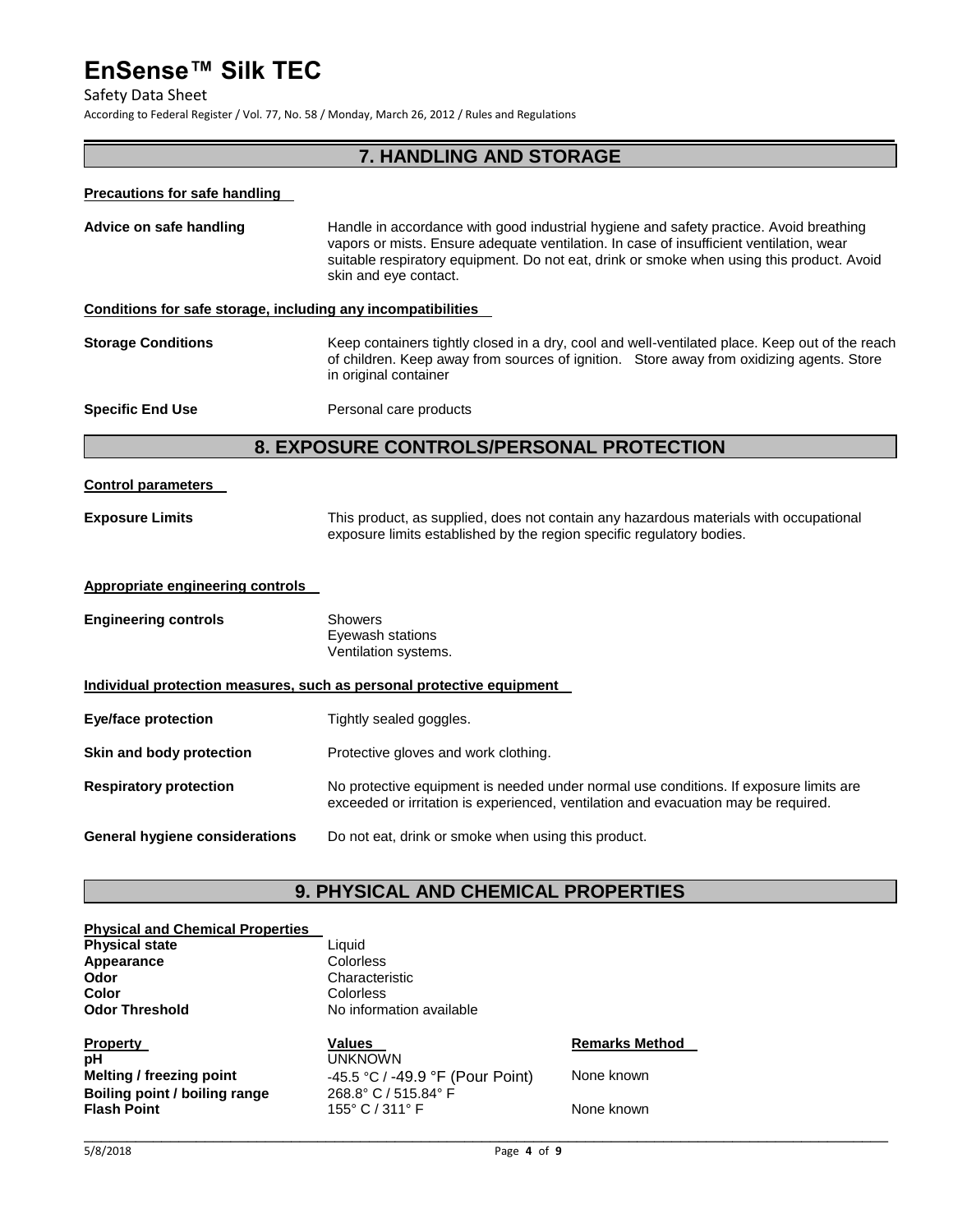## Safety Data Sheet

According to Federal Register / Vol. 77, No. 58 / Monday, March 26, 2012 / Rules and Regulations

| <b>Evaporation Rate</b>                                           | No data available        | None known |
|-------------------------------------------------------------------|--------------------------|------------|
| Flammability (solid, gas)                                         | No data available        | None known |
| <b>Flammability Limit in Air</b>                                  |                          | None known |
| <b>Upper flammability limit</b>                                   | No data available        |            |
| Lower flammability limit                                          | No data available        |            |
| Vapor pressure                                                    | $0.003$ hPa @ 25° C      | None known |
| Vapor density                                                     | No data available        | None known |
| <b>Relative density</b>                                           | 1.1399 hPa @ 25° C       |            |
| <b>Water Solubility</b>                                           | Miscible                 |            |
| Solubility(ies)                                                   | 58.1 g/l @ 20° C (water) | None known |
| <b>Partition coefficient: n-octanol/water1.17 log POW @ 40° C</b> |                          |            |
| <b>Autoignition temperature</b>                                   | No data available        | None known |
| <b>Decomposition temperature</b>                                  | No data available        | None known |
| <b>Kinematic viscosity</b>                                        | No data available        | None known |
| <b>Dynamic viscosity</b>                                          | 35 mPa*s @ 25° C         |            |
| <b>Other Information</b>                                          |                          |            |
| <b>Explosive properties</b>                                       | No information available |            |
| <b>Oxidizing properties</b>                                       | No information available |            |
| <b>Softening Point</b>                                            | No information available |            |
| <b>Molecular Weight</b>                                           | No information available |            |
| <b>VOC Content (%)</b>                                            | No information available |            |
| <b>Liquid Density</b>                                             | No information available |            |
| <b>Bulk Density</b>                                               | No information available |            |
| <b>Particle Size</b>                                              | No information available |            |
| <b>Particle Size Distribution</b>                                 | No information available |            |

## **10. STABILITY AND REACTIVITY**

| No information available.                                               |
|-------------------------------------------------------------------------|
| Stable under normal conditions.                                         |
| <b>Possibility of Hazardous Reactions</b> None under normal processing. |
| Hazardous polymerization does not occur.                                |
| Excessive heat.                                                         |
| None known based on information supplied.                               |
|                                                                         |

**Hazardous Decomposition Products** Carbon oxides.

# **11. TOXICOLOGICAL INFORMATION**

## **Information on likely routes of exposure**

### **Product Information**

| <b>Inhalation</b>   | Specific test data for the substance or mixture is not available. Harmful by inhalation.<br>(based on components). |
|---------------------|--------------------------------------------------------------------------------------------------------------------|
| Eye contact         | Specific test data for the substance or mixture is not available.                                                  |
| <b>Skin contact</b> | Specific test data for the substance or mixture is not available.                                                  |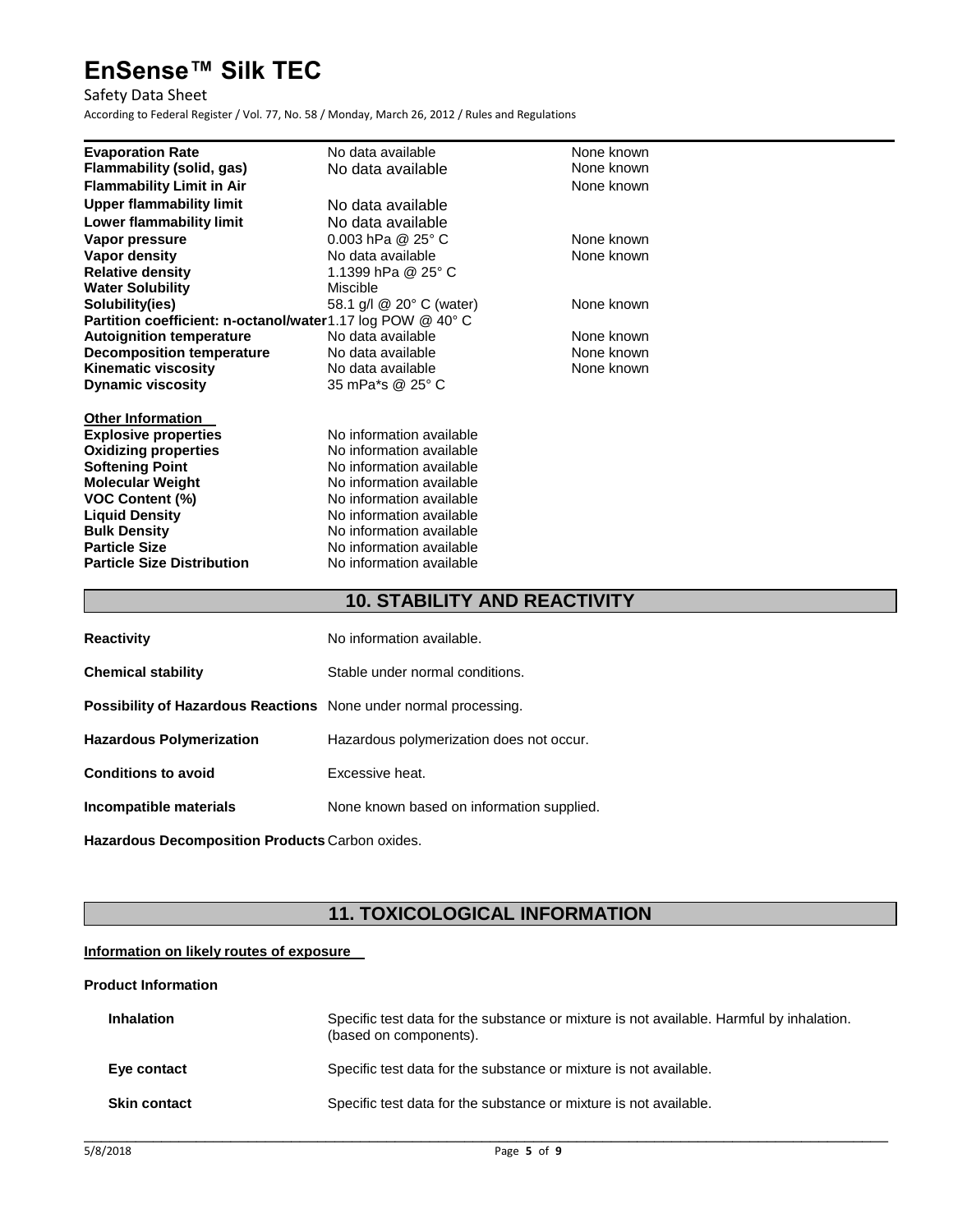Safety Data Sheet

According to Federal Register / Vol. 77, No. 58 / Monday, March 26, 2012 / Rules and Regulations

**Ingestion Specific test data for the substance or mixture is not available. Information on toxicological effects Symptoms Coughing and/ or wheezing. Numerical measures of toxicity Acute Toxicity The following values are calculated based on chapter 3.1 of the GHS document. ATEmix (oral)** 5,900.00 mg/kg **ATEmix (inhalation-dust/mist)** 1.50 mg/L **ATEmix (inhalation-vapor)** 17.99 mg/L **Unknown acute toxicity** 100 % of the mixture consists of ingredient(s) of unknown toxicity 0 % of the mixture consists of ingredient(s) of unknown acute oral toxicity 100 % of the mixture consists of ingredient(s) of unknown acute dermal toxicity 100 % of the mixture consists of ingredient(s) of unknown acute inhalation toxicity (gas) 0 % of the mixture consists of ingredient(s) of unknown acute inhalation toxicity (vapor) 0 % of the mixture consists of ingredient(s) of unknown acute inhalation toxicity (dust/mist) **Component Information** 

| Chemical name    | Oral LD50             | Dermal LD50                                 | <b>Inhalation LC50</b>                                       |
|------------------|-----------------------|---------------------------------------------|--------------------------------------------------------------|
| ⊺rieth∨l citrate | (Rat)<br>- 5900 mg/ka | $\overline{\phantom{a}}$<br>(Rabbit<br>a/ka | 300<br>-6 h<br>(Rat)<br>ppm<br>$\overline{\phantom{a}}$<br>- |

#### **Delayed and immediate effects as well as chronic effects from short and long-term exposure**

| <b>Skin corrosion/irritation</b>  | No information available. |
|-----------------------------------|---------------------------|
| Serious eye damage/eye irritation | No information available. |
| Respiratory or skin sensitization | No information available. |
| Germ cell mutagenicity            | No information available. |
| Carcinogenicity                   | No information available. |
|                                   |                           |
| <b>Reproductive toxicity</b>      | No information available. |
| <b>STOT - single exposure</b>     | No information available. |
| <b>STOT - repeated exposure</b>   | No information available. |
| <b>Aspiration hazard</b>          | No information available. |

## **12. ECOLOGICAL INFORMATION**

| <b>Bioaccumulation</b>               | A Bioconcentration Factor (BCF) of 2.75 L/kg wet-wt was calculated for the substance                                                                                           |
|--------------------------------------|--------------------------------------------------------------------------------------------------------------------------------------------------------------------------------|
| <b>Persistence and Degradability</b> | Within 28 days, a mean degradation of 78 % (ThODNH4) was determined for the substance<br>triethyl citrate. Therefore, the substance is considered to be readily biodegradable. |
| <b>Ecotoxicity</b>                   | The environmental impact of this product has not been fully investigated.                                                                                                      |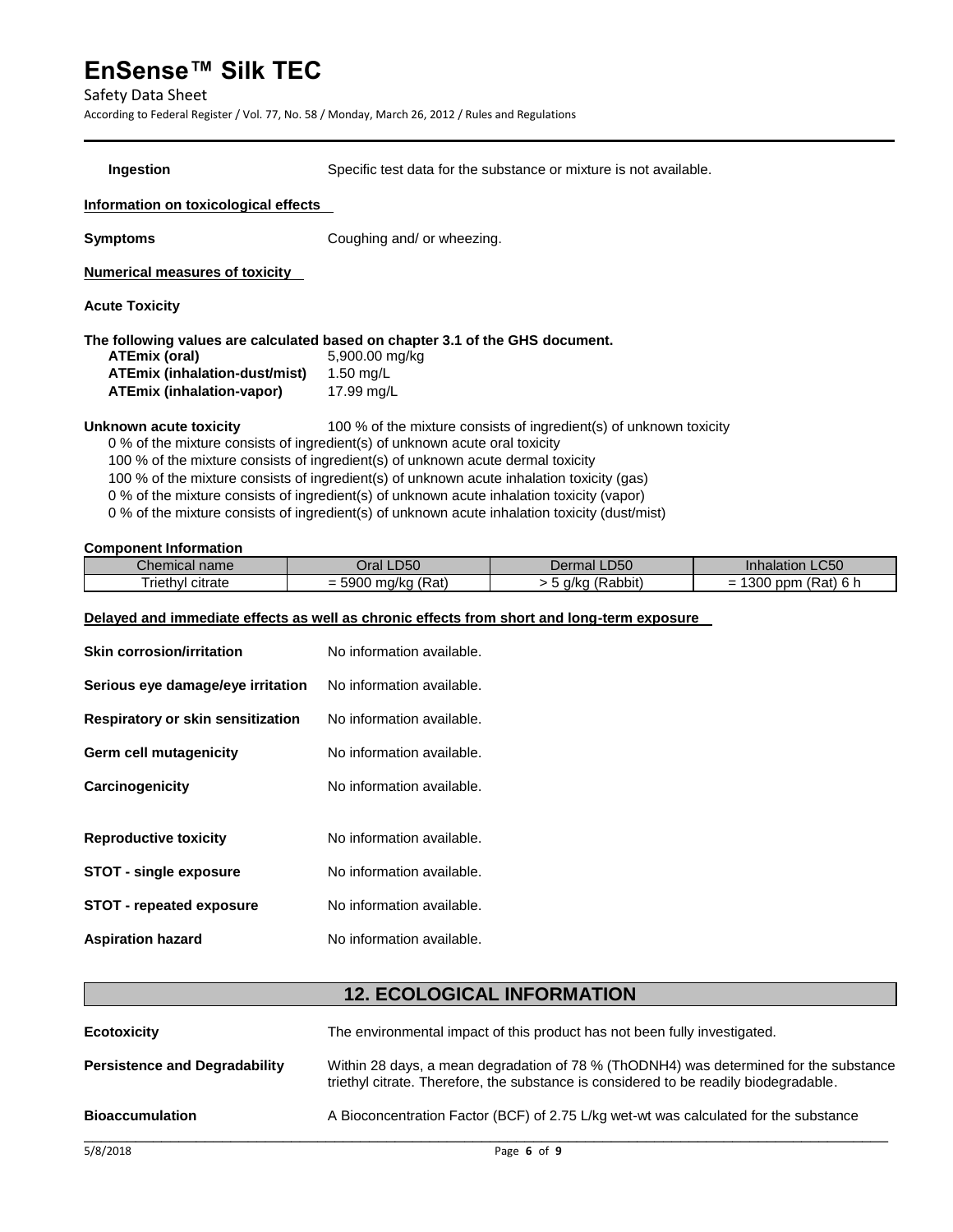### Safety Data Sheet

According to Federal Register / Vol. 77, No. 58 / Monday, March 26, 2012 / Rules and Regulations

|                       | <b>13. DISPOSAL CONSIDERATIONS</b>                                                                                                                               |
|-----------------------|------------------------------------------------------------------------------------------------------------------------------------------------------------------|
| Other adverse effects | No information available.                                                                                                                                        |
| <b>Mobility</b>       | The Koc of the substance was calculated to be 21.02 L/kg using the MCI method of<br>KOCWIN program $(v2.00)$ indicating that the substance has mobility in soil. |
|                       | triethyl citrate. The substance is not expected to bioaccumulate.                                                                                                |

### **Waste treatment methods**

| Waste from residues/unused<br>products | Dispose of in accordance with local regulations. Dispose of waste in accordance with<br>environmental legislation. |
|----------------------------------------|--------------------------------------------------------------------------------------------------------------------|
| Contaminated packaging                 | Do not reuse empty containers.                                                                                     |
|                                        | <b>California Hazardous Waste Codes</b> 331 (Off-specification, aged, or surplus organics)                         |

**14. TRANSPORT INFORMATION** 

| DOT<br><b>Proper Shipping Name</b><br><b>Hazard Class</b>  | NOT REGULATED<br>NON-REGULATED<br>N/A        |
|------------------------------------------------------------|----------------------------------------------|
| TDG                                                        | Not regulated                                |
| MEX                                                        | Not regulated                                |
| <b>ICAO</b>                                                | Not regulated                                |
| IATA<br><b>Proper Shipping Name</b><br><b>Hazard Class</b> | Not regulated<br><b>NON REGULATED</b><br>N/A |
| <b>IMDG/IMO</b><br><b>Hazard Class</b>                     | Not regulated<br>N/A                         |
| <b>RID</b>                                                 | Not regulated                                |
| ADR.                                                       | Not regulated                                |
| ADN                                                        | Not regulated                                |

**15. REGULATORY INFORMATION** 

**Safety, health and environmental regulations/legislation specific for the substance or mixture** 

**International Regulations**

**Ozone-depleting substances (ODS)** Not applicable

**Persistent Organic Pollutants** Not applicable

**Export Notification Requirements** Not applicable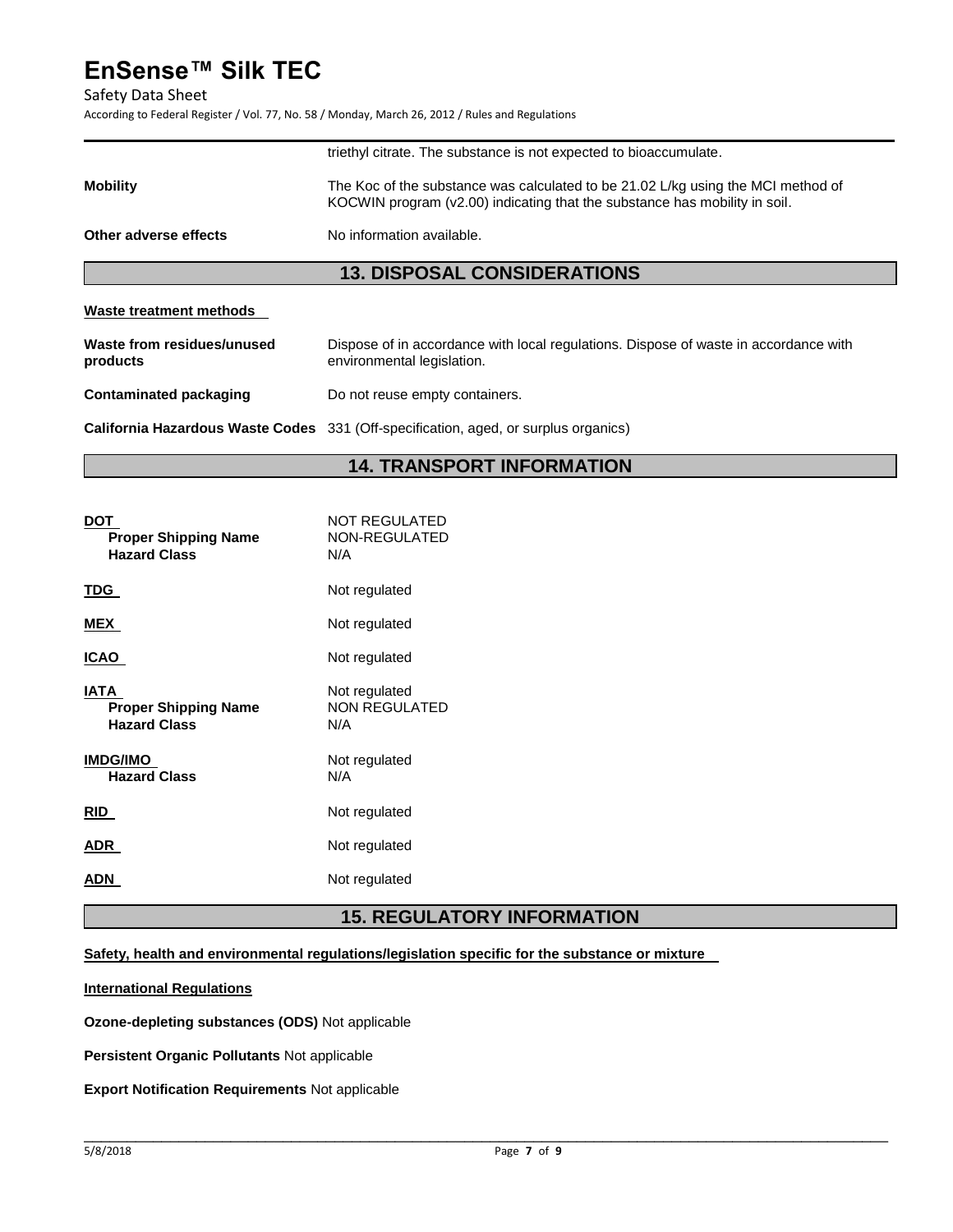#### Safety Data Sheet

According to Federal Register / Vol. 77, No. 58 / Monday, March 26, 2012 / Rules and Regulations

| <b>International Inventories</b> |         |
|----------------------------------|---------|
| <b>TSCA</b>                      | Listed. |
| <b>DSL/NDSL</b>                  | Listed. |
| <b>EINECS/ELINCS</b>             | Listed. |
| <b>ENCS</b>                      | Listed. |
| <b>KECL</b>                      | Listed. |
| <b>PICCS</b>                     | Listed. |
| <b>AICS</b>                      | Listed. |

**Legend** 

**TSCA** - United States Toxic Substances Control Act Section 8(b) Inventory **DSL/NDSL** - Canadian Domestic Substances List/Non-Domestic Substances List **EINECS/ELINCS** - European Inventory of Existing Chemical Substances/European List of Notified Chemical Substances **ENCS** - Japan Existing and New Chemical Substances **KECL** - Korean Existing and Evaluated Chemical Substances **PICCS** - Philippines Inventory of Chemicals and Chemical Substances **AICS** - Australian Inventory of Chemical Substances

### **US Federal Regulations**

### **SARA 313**

Section 313 of Title III of the Superfund Amendments and Reauthorization Act of 1986 (SARA). This product does not contain any chemicals which are subject to the reporting requirements of the Act and Title 40 of the Code of Federal Regulations, Part 372

| Yes. |
|------|
| N٥   |
| No.  |
| N٥   |
| N٥   |
|      |

#### **CWA (Clean Water Act)**

This product does not contain any substances regulated as pollutants pursuant to the Clean Water Act (40 CFR 122.21 and 40 CFR 122.42)

### **CERCLA**

This material, as supplied, does not contain any substances regulated as hazardous substances under the Comprehensive Environmental Response Compensation and Liability Act (CERCLA) (40 CFR 302) or the Superfund Amendments and Reauthorization Act (SARA) (40 CFR 355). There may be specific reporting requirements at the local, regional, or state level pertaining to releases of this material

### **US State Regulations**

#### **California Proposition 65**

This product does not contain any Proposition 65 chemicals.

#### **U.S. State Right-to-Know Regulations**

This product does not contain any substances above threshold limits that are regulated by state right-to-know.